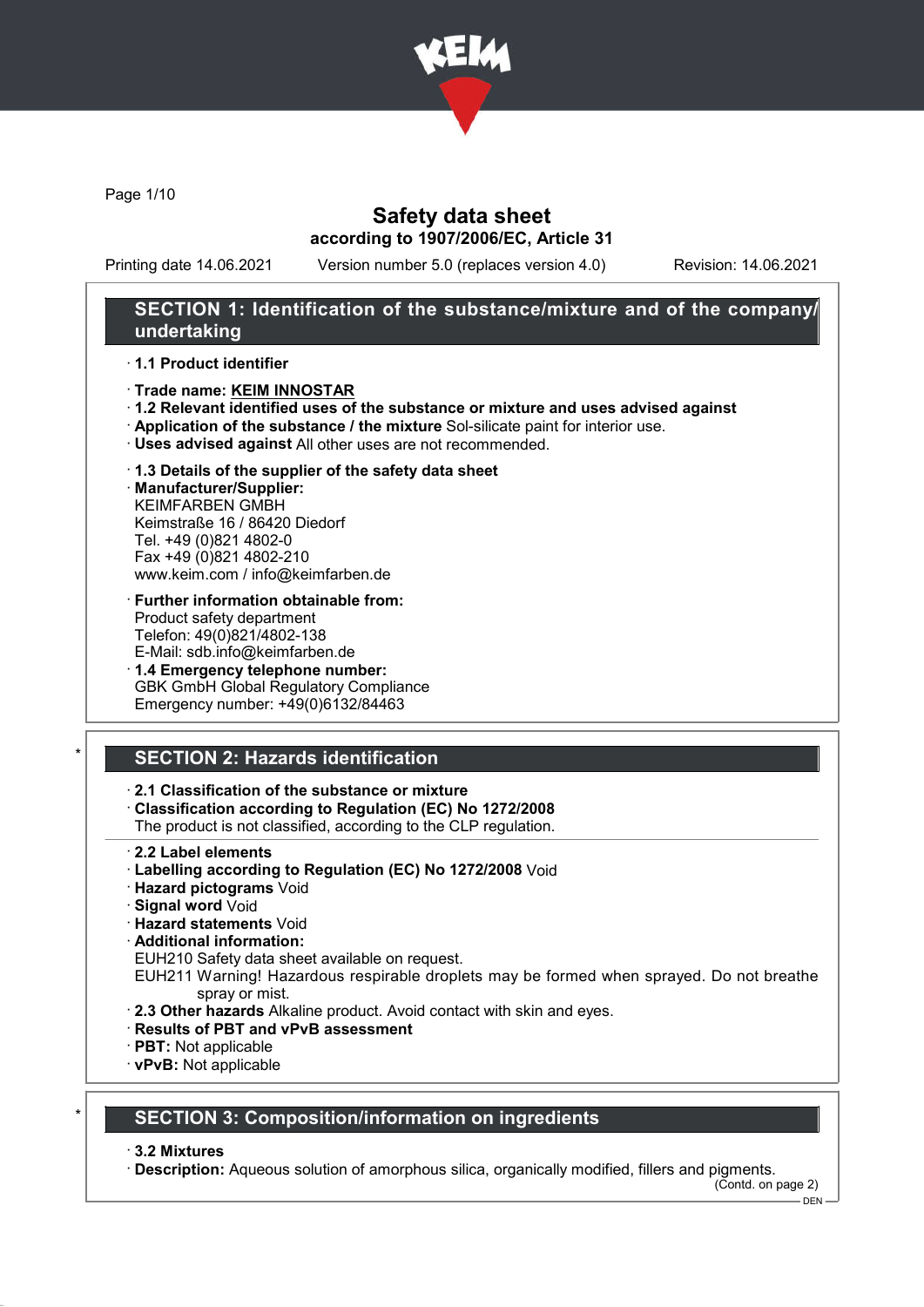

Page 2/10

## Safety data sheet according to 1907/2006/EC, Article 31

Printing date 14.06.2021 Version number 5.0 (replaces version 4.0) Revision: 14.06.2021

(Contd. of page 1)

### Trade name: KEIM INNOSTAR

### Dangerous components:

CAS: 13463-67-7 EINECS: 236-675-5 Index number: 022-006-00-2 Reg.nr.: 01-2119489379-17- 0016

titanium dioxide [in powder form containing 1 % or more 10-25% of particles with aerodynamic diameter  $\leq 10 \text{ }\mu\text{m}$ ] **Carc. 2, H351** 

Additional information: For the wording of the listed hazard phrases refer to section 16.

## SECTION 4: First aid measures

### · 4.1 Description of first aid measures

#### · General information:

No special measures required.

When seeing the doctor we suggest to present this safety data sheet.

- · After inhalation: Supply fresh air; consult doctor in case of complaints.
- · After skin contact:

Immediately wash with water and soap and rinse thoroughly.

- Do not use solvents or thinners.
- If skin irritation continues, consult a doctor.
- · After eye contact:

Rinse opened eye for several minutes under running water. Then consult a doctor.

· After swallowing:

Rinse mouth and throat well with water.

Do not induce vomiting; call for medical help immediately.

- · 4.2 Most important symptoms and effects, both acute and delayed
- No further relevant information available.
- · 4.3 Indication of any immediate medical attention and special treatment needed No further relevant information available.

### SECTION 5: Firefighting measures

- · 5.1 Extinguishing media
- · Suitable extinguishing agents:
- Product itself does not burn. Co-ordinate fire-fighting measures to the fire surroundings.
- · 5.2 Special hazards arising from the substance or mixture
- No further relevant information available.
- · 5.3 Advice for firefighters
- · Specila protective equipment: Wear self-contained respiratory protective device.
- · Additional information
- Cool endangered receptacles with water spray.

Dispose of fire debris and contaminated fire fighting water in accordance with official regulations. In case of fire do not breathe smoke, fumes and vapours.

(Contd. on page 3)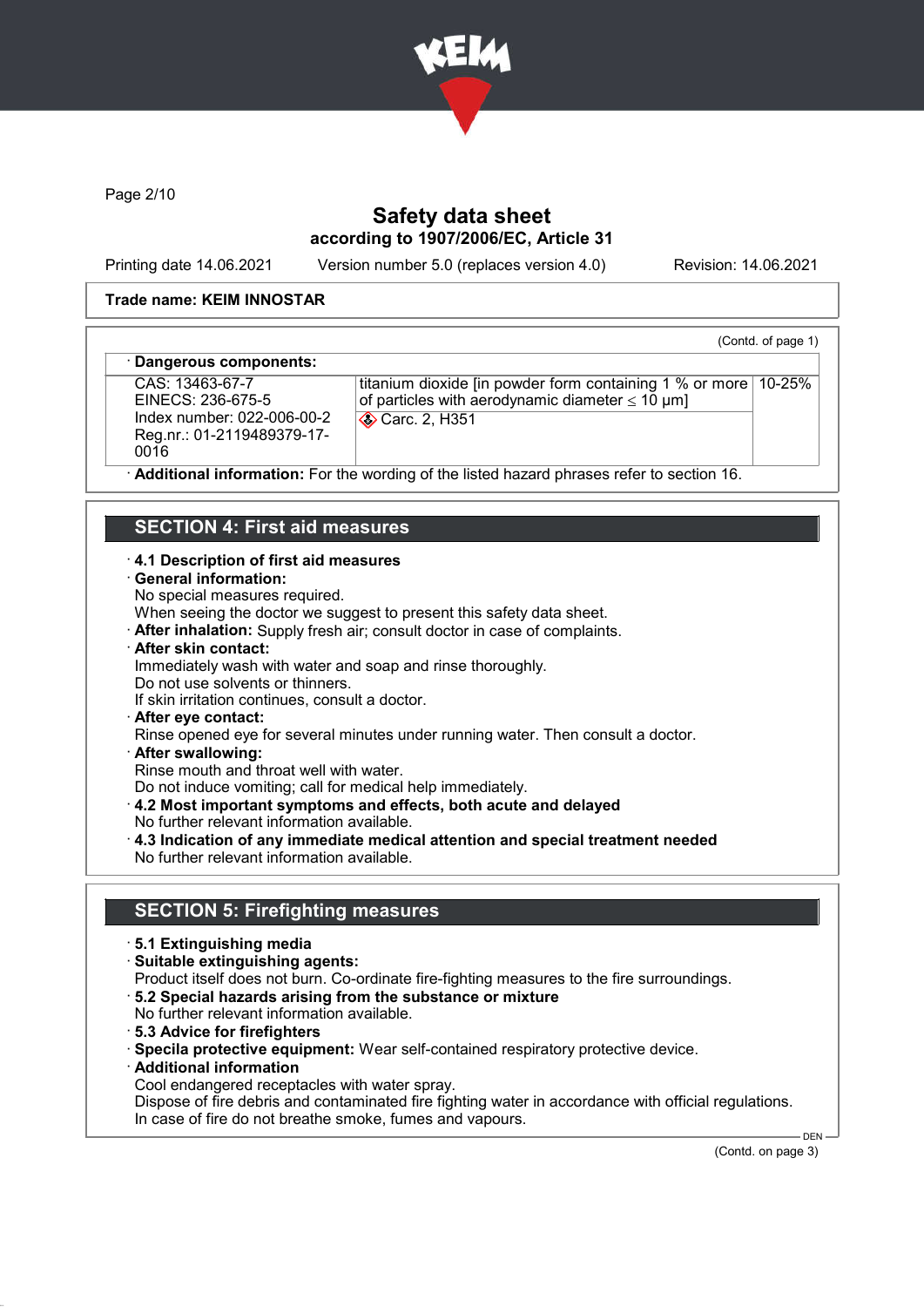

Page 3/10

# Safety data sheet according to 1907/2006/EC, Article 31

Printing date 14.06.2021 Version number 5.0 (replaces version 4.0) Revision: 14.06.2021

### Trade name: KEIM INNOSTAR

(Contd. of page 2)

### SECTION 6: Accidental release measures

| 6.1 Personal precautions, protective equipment and emergency procedures<br>Ensure adequate ventilation<br>Avoid contact with skin and eyes.<br>Particular danger of slipping on leaked/spilled product.<br>Respect the protection rules (see section 7 a. 8).<br>6.2 Environmental precautions:<br>Do not allow product to reach soil, sewage system or any water course.<br>Follow local governmental rules and regulations.<br>6.3 Methods and material for containment and cleaning up:<br>Absorb with liquid-binding material (sand, diatomite, acid binders, universal binders, sawdust).<br>Ensure adequate ventilation.<br>Dispose of the material collected according to regulations.<br>Clear contaminated areas thoroughly.<br>6.4 Reference to other sections<br>See Section 7 for information on safe handling.<br>See Section 8 for information on personal protection equipment. |
|------------------------------------------------------------------------------------------------------------------------------------------------------------------------------------------------------------------------------------------------------------------------------------------------------------------------------------------------------------------------------------------------------------------------------------------------------------------------------------------------------------------------------------------------------------------------------------------------------------------------------------------------------------------------------------------------------------------------------------------------------------------------------------------------------------------------------------------------------------------------------------------------|
| See Section 13 for disposal information.                                                                                                                                                                                                                                                                                                                                                                                                                                                                                                                                                                                                                                                                                                                                                                                                                                                       |
|                                                                                                                                                                                                                                                                                                                                                                                                                                                                                                                                                                                                                                                                                                                                                                                                                                                                                                |
| <b>SECTION 7: Handling and storage</b>                                                                                                                                                                                                                                                                                                                                                                                                                                                                                                                                                                                                                                                                                                                                                                                                                                                         |
| .7.1 Precautions for safe handling<br>Keep receptacles tightly sealed.<br>Avoid contact with skin and eyes.<br>Do not inhale aerosols.<br>Ensure good ventilation/exhaustion at the workplace.<br>See item 8 (8.2) for information about suitable protective equipment and technical precautions.<br>Respect the protection rules.<br>Information about fire - and explosion protection:<br>The product is not flammable.<br>No special measures required.                                                                                                                                                                                                                                                                                                                                                                                                                                     |
| .7.2 Conditions for safe storage, including any incompatibilities<br>Storage:<br>Requirements to be met by storerooms and receptacles:<br>Keep in the original containers in a cool and dry place.<br>Store only in unopened original receptacles.<br>· Information about storage in one common storage facility: Do not store together with acids.<br>· Further information about storage conditions:                                                                                                                                                                                                                                                                                                                                                                                                                                                                                         |

- Protect from heat and direct sunlight.
- · Storage class: 12
- · 7.3 Specific end use(s) No further relevant information available.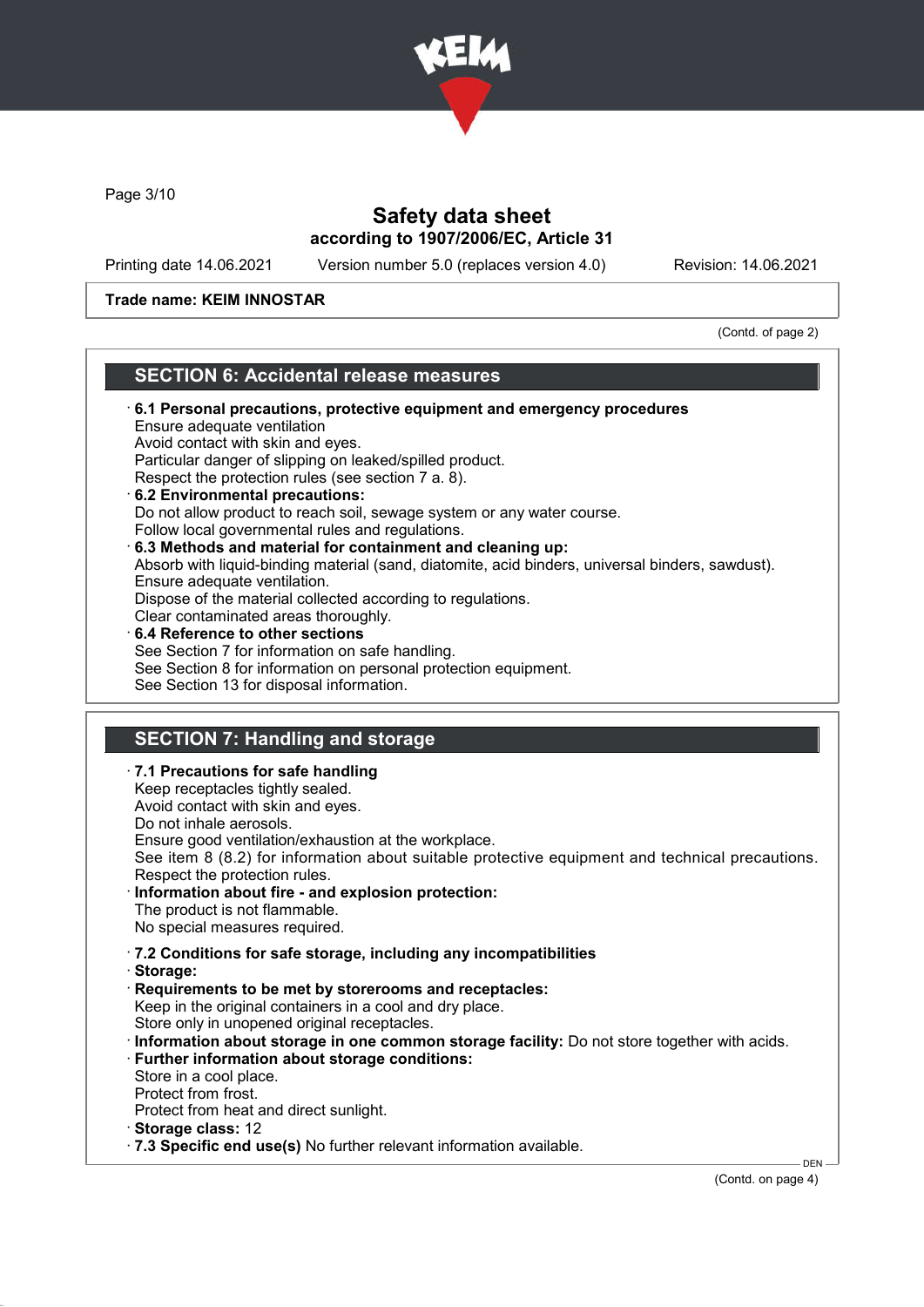

Page 4/10

# Safety data sheet according to 1907/2006/EC, Article 31

Printing date 14.06.2021 Version number 5.0 (replaces version 4.0) Revision: 14.06.2021

Trade name: KEIM INNOSTAR

(Contd. of page 3)

| <b>SECTION 8: Exposure controls/personal protection</b>                                                                                                                                                            |                                           |  |                                                                                                                                                                        |  |                                   |  |
|--------------------------------------------------------------------------------------------------------------------------------------------------------------------------------------------------------------------|-------------------------------------------|--|------------------------------------------------------------------------------------------------------------------------------------------------------------------------|--|-----------------------------------|--|
| 8.1 Control parameters                                                                                                                                                                                             |                                           |  |                                                                                                                                                                        |  |                                   |  |
| Ingredients with limit values that require monitoring at the workplace:<br>alveoles penetrating component                                                                                                          |                                           |  |                                                                                                                                                                        |  |                                   |  |
|                                                                                                                                                                                                                    |                                           |  |                                                                                                                                                                        |  |                                   |  |
| 13463-67-7 titanium dioxide [in powder form containing 1 % or more of particles with<br>aerodynamic diameter $\leq 10$ µm]<br>AGW (Germany) Long-term value: 1.25* 10** mg/m <sup>3</sup>                          |                                           |  |                                                                                                                                                                        |  |                                   |  |
|                                                                                                                                                                                                                    |                                           |  | 2(II);*alveolengängig**einatembar; AGS, DFG                                                                                                                            |  |                                   |  |
| 14808-60-7 Quartz (SiO2)                                                                                                                                                                                           |                                           |  |                                                                                                                                                                        |  |                                   |  |
| MAK (Germany) alveolengängige Fraktion                                                                                                                                                                             |                                           |  |                                                                                                                                                                        |  |                                   |  |
| · DNELs                                                                                                                                                                                                            |                                           |  |                                                                                                                                                                        |  |                                   |  |
| 13463-67-7 titanium dioxide [in powder form containing 1 % or more of particles with<br>aerodynamic diameter $\leq 10$ µm]                                                                                         |                                           |  |                                                                                                                                                                        |  |                                   |  |
| Inhalative   Long-term - local effects   10 mg/m <sup>3</sup> (not specified)                                                                                                                                      |                                           |  |                                                                                                                                                                        |  |                                   |  |
| · PNECs                                                                                                                                                                                                            |                                           |  |                                                                                                                                                                        |  |                                   |  |
| 13463-67-7 titanium dioxide [in powder form containing 1 % or more of particles with                                                                                                                               |                                           |  |                                                                                                                                                                        |  |                                   |  |
| aerodynamic diameter $\leq 10$ µm]                                                                                                                                                                                 |                                           |  |                                                                                                                                                                        |  |                                   |  |
| Aquatic compartment - freshwater                                                                                                                                                                                   | 0.184 mg/l (freshwater)                   |  |                                                                                                                                                                        |  |                                   |  |
| Aquatic compartment - marine water                                                                                                                                                                                 | 0.0184 mg/l (marine water)                |  |                                                                                                                                                                        |  |                                   |  |
| Aquatic compartment - water, intermittent releases 0.193 mg/l (invertebrates)                                                                                                                                      |                                           |  |                                                                                                                                                                        |  |                                   |  |
| Aquatic compartment - sediment in freshwater                                                                                                                                                                       | 1,000 mg/kg sed dw (sediment fresh water) |  |                                                                                                                                                                        |  |                                   |  |
| Aquatic compartment - sediment in marine water                                                                                                                                                                     | 100 mg/kg sed dw (sediment marine water)  |  |                                                                                                                                                                        |  |                                   |  |
| Terrestrial compartment - soil                                                                                                                                                                                     | 100 mg/kg dw (soil)                       |  |                                                                                                                                                                        |  |                                   |  |
| Sewage treatment plant                                                                                                                                                                                             | 100 mg/l (sewage treatment plant)         |  |                                                                                                                                                                        |  |                                   |  |
| Additional information: The lists valid during the making were used as basis.                                                                                                                                      |                                           |  |                                                                                                                                                                        |  |                                   |  |
| 8.2 Exposure controls                                                                                                                                                                                              |                                           |  |                                                                                                                                                                        |  |                                   |  |
| Individual protection measures, such as personal protective equipment                                                                                                                                              |                                           |  |                                                                                                                                                                        |  |                                   |  |
| General protective and hygienic measures:                                                                                                                                                                          |                                           |  |                                                                                                                                                                        |  |                                   |  |
| Avoid contact with the eyes and skin.<br>Do not inhale aerosols.<br>Wash hands before breaks and at the end of work.<br>Immediately remove all soiled and contaminated clothing.<br><b>Respiratory protection:</b> |                                           |  |                                                                                                                                                                        |  |                                   |  |
|                                                                                                                                                                                                                    |                                           |  | Use suitable respiratory protective device only when aerosol or mist is formed.<br>Filter: P2<br><b>Hand protection</b> Protective gloves<br><b>Material of gloves</b> |  |                                   |  |
|                                                                                                                                                                                                                    |                                           |  |                                                                                                                                                                        |  | suitable material e.g.:           |  |
|                                                                                                                                                                                                                    |                                           |  |                                                                                                                                                                        |  | Nitrile impregnated cotton-gloves |  |
| Recommended thickness of the material: $\geq 0.5$ mm                                                                                                                                                               |                                           |  |                                                                                                                                                                        |  |                                   |  |
| Nitrile rubber, NBR<br>Recommended thickness of the material: $\geq 0.4$ mm                                                                                                                                        |                                           |  |                                                                                                                                                                        |  |                                   |  |
| (Contd. on page 5)                                                                                                                                                                                                 |                                           |  |                                                                                                                                                                        |  |                                   |  |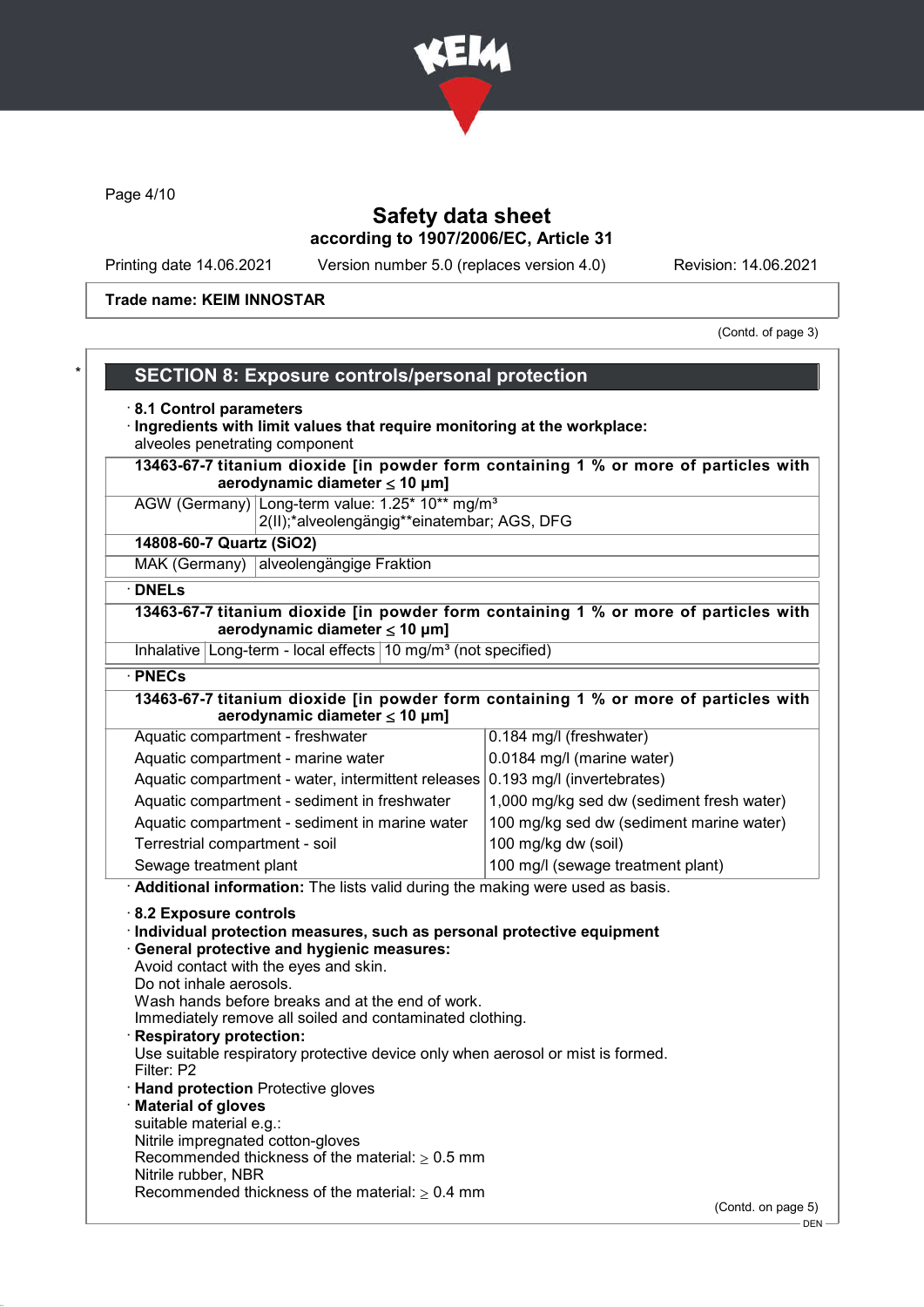

Page 5/10

### Safety data sheet according to 1907/2006/EC, Article 31

Printing date 14.06.2021 Version number 5.0 (replaces version 4.0) Revision: 14.06.2021

(Contd. of page 4)

#### Trade name: KEIM INNOSTAR

#### Butyl rubber, BR

Recommended thickness of the material:  $> 0.7$  mm

The selection of the suitable gloves does not only depend on the material, but also on further marks of quality and varies from manufacturer to manufacturer. As the product is a preparation of several substances, the resistance of the glove material can not be calculated in advance and has therefore to be checked prior to the application.

### Penetration time of glove material

Value for the permeation: level  $\geq 6$  (480 min)

The determined penetration times according to EN 16523-1:2015 are not performed under practical conditions. Therefore a maximum wearing time, which corresponds to 50% of the penetration time, is recommended.

The exact break trough time has to be found out by the manufacturer of the protective gloves and has to be observed.

**Eye/face protection** Tightly sealed goggles

### · Body protection: Protective work clothing

· Environmental exposure controls See Section 12 and 6.2 No further relevant information available.

### SECTION 9: Physical and chemical properties

| 9.1 Information on basic physical and chemical properties |                                    |
|-----------------------------------------------------------|------------------------------------|
| <b>General Information</b>                                |                                    |
| · Colour:                                                 | Different, according to colouring. |
| · Odour:                                                  | Odourless                          |
| Odour threshold:                                          | Not determined                     |
| · Melting point/freezing point:                           | Not determined                     |
| <b>Boiling point or initial boiling point and</b>         |                                    |
| boiling range                                             | $~100~{\rm ^{\circ}C}$             |
| · Flammability                                            | Not applicable                     |
| <b>Lower and upper explosion limit</b>                    |                                    |
| · Lower:                                                  | Not applicable                     |
| $\cdot$ Upper:                                            | Not applicable                     |
| · Flash point:                                            | Not applicable                     |
| · Auto-ignition temperature:                              | Product is not selfigniting.       |
| · Decomposition temperature:                              | Not determined                     |
| $\cdot$ pH at 20 $\degree$ C                              | $~11*$                             |
| · Viscosity:                                              |                                    |
| · Kinematic viscosity                                     | Not determined                     |
| Dynamic at 20 °C:                                         | 3000-4500* mPas                    |
| · Solubility                                              |                                    |
| · water:                                                  | Fully miscible                     |
| · Partition coefficient n-octanol/water (log              |                                    |
| value)                                                    | Not applicable                     |
| $\cdot$ Vapour pressure at 20 °C:                         | ~23 hPa                            |
|                                                           | (Contd. on page 6)                 |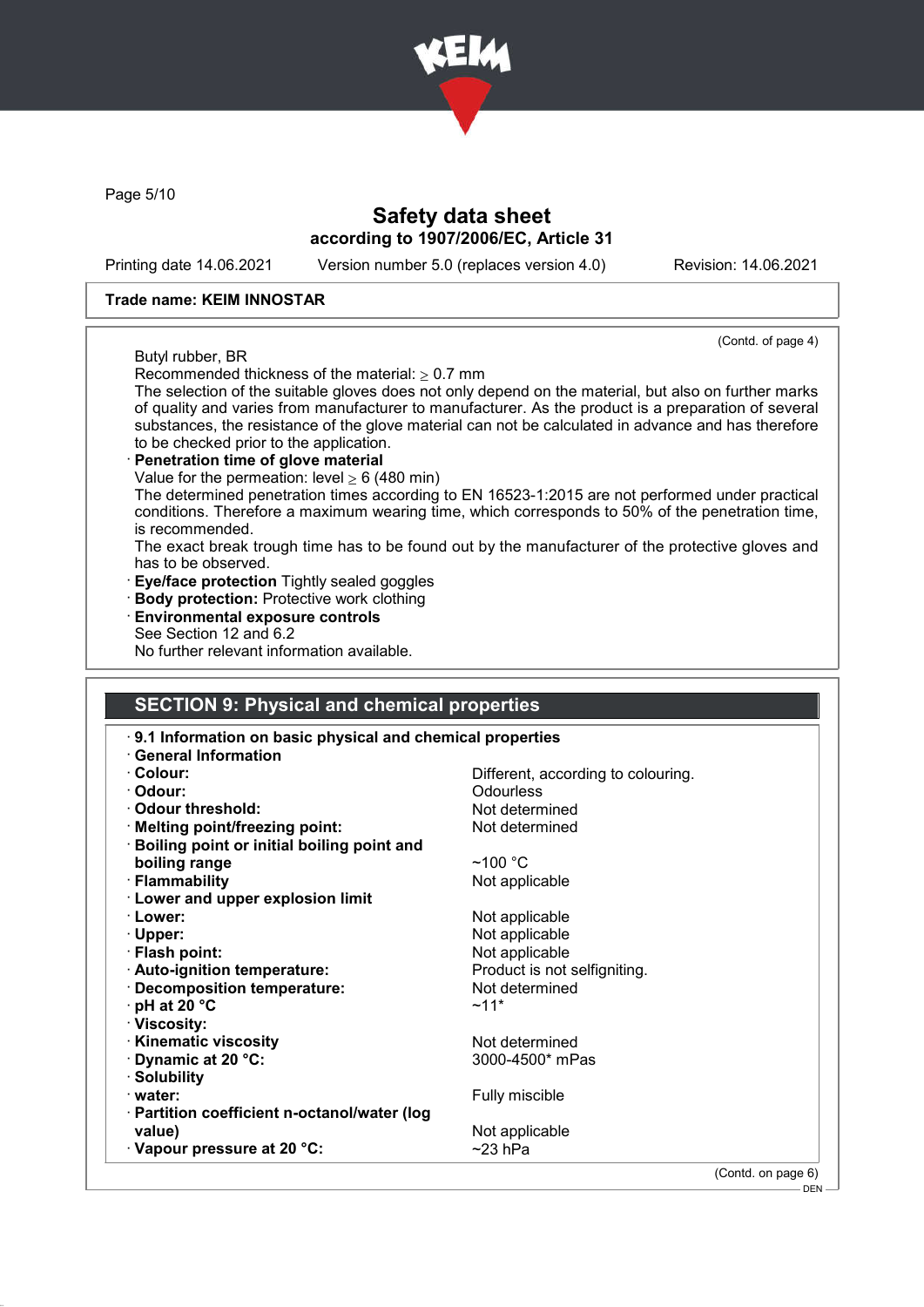

Page 6/10

# Safety data sheet according to 1907/2006/EC, Article 31

Printing date 14.06.2021 Version number 5.0 (replaces version 4.0) Revision: 14.06.2021

#### Trade name: KEIM INNOSTAR

|                                                                                    | (Contd. of page 5)                                                              |
|------------------------------------------------------------------------------------|---------------------------------------------------------------------------------|
| · Density and/or relative density                                                  |                                                                                 |
| · Density at 20 °C:                                                                | 1.4-1.6* $q/cm3$                                                                |
| · Relative density                                                                 | Not determined                                                                  |
| · Vapour density                                                                   | Not applicable.                                                                 |
| ⋅ 9.2 Other information                                                            | * The values are for freshly produced material<br>and may change with the time. |
| · Appearance:                                                                      |                                                                                 |
| · Form:                                                                            | Pasty                                                                           |
| · Important information on protection of health<br>and environment, and on safety. |                                                                                 |
| · Ignition temperature:                                                            | Not determined                                                                  |
| <b>Explosive properties:</b>                                                       | Product does not present an explosion hazard.                                   |
| Change in condition                                                                |                                                                                 |
| · Softening point/range                                                            |                                                                                 |
| Oxidising properties:                                                              | Not applicable                                                                  |
| <b>Evaporation rate</b>                                                            | Not applicable.                                                                 |
| · Information with regard to physical hazard<br>classes                            | Void                                                                            |
| · Explosives                                                                       | Void                                                                            |
| · Flammable gases<br>· Aerosols                                                    | Void                                                                            |
| · Oxidising gases                                                                  | Void                                                                            |
| · Gases under pressure                                                             | Void                                                                            |
| · Flammable liquids                                                                | Void                                                                            |
| · Flammable solids                                                                 | Void                                                                            |
|                                                                                    |                                                                                 |
|                                                                                    |                                                                                 |
| ⋅ Self-reactive substances and mixtures                                            | Void                                                                            |
|                                                                                    | Void                                                                            |
| · Pyrophoric liquids<br>· Pyrophoric solids                                        | Void<br>Void                                                                    |
| · Self-heating substances and mixtures                                             |                                                                                 |
| · Substances and mixtures, which emit<br>flammable gases in contact with water     | Void                                                                            |
| · Oxidising liquids                                                                | Void                                                                            |
| · Oxidising solids                                                                 | Void                                                                            |
| Organic peroxides                                                                  | Void                                                                            |
| Corrosive to metals                                                                | Void                                                                            |

# SECTION 10: Stability and reactivity

· 10.1 Reactivity No further relevant information available.

- · 10.2 Chemical stability Stable under normal conditions of storage and use.
- · Thermal decomposition / conditions to be avoided:
- No decomposition if used according to specifications.
- · 10.3 Possibility of hazardous reactions No dangerous reactions known.

(Contd. on page 7)

DEN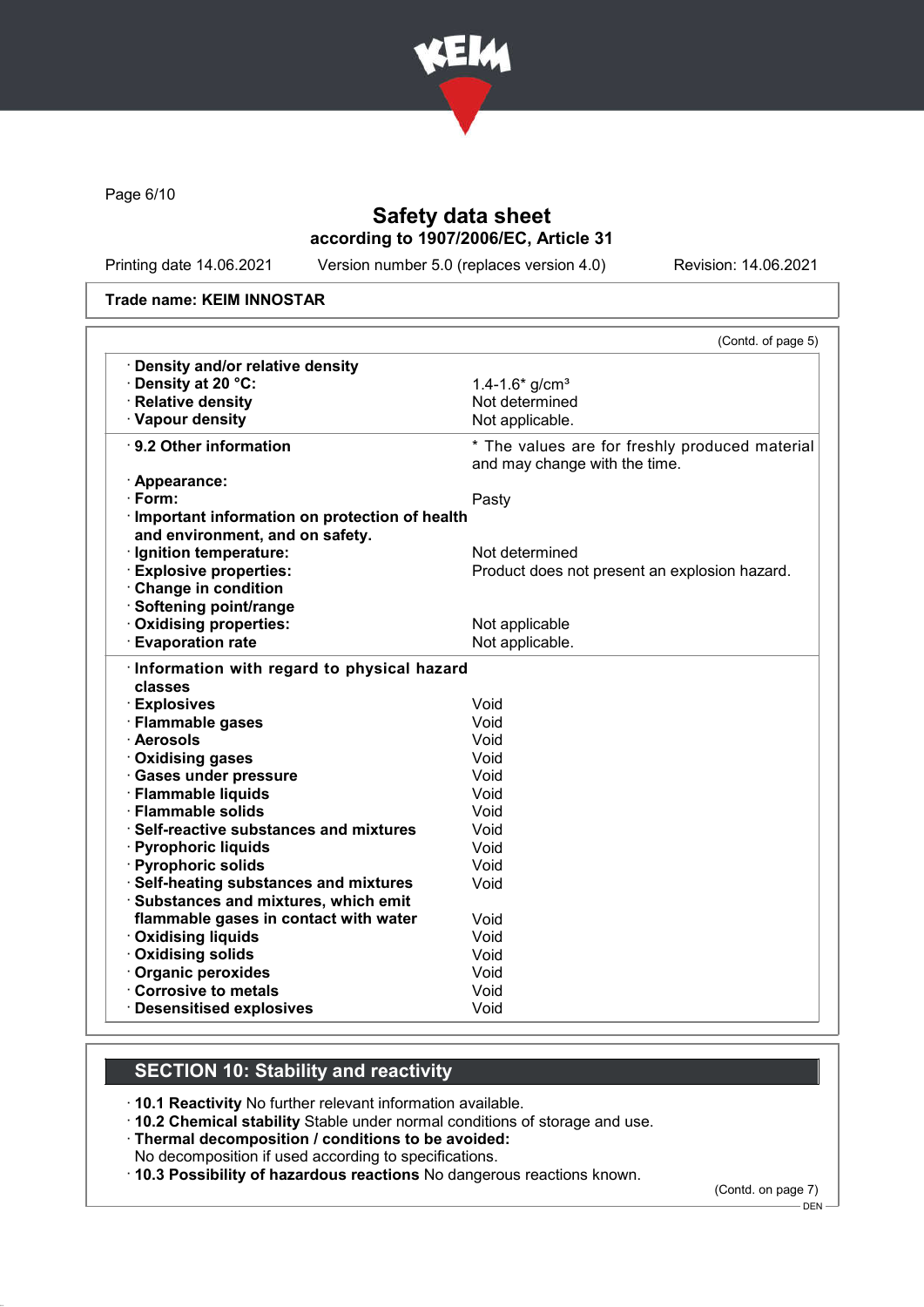

Page 7/10

## Safety data sheet according to 1907/2006/EC, Article 31

Printing date 14.06.2021 Version number 5.0 (replaces version 4.0) Revision: 14.06.2021

#### Trade name: KEIM INNOSTAR

(Contd. of page 6)

· 10.4 Conditions to avoid No further relevant information available.

· 10.5 Incompatible materials: Acids

· 10.6 Hazardous decomposition products:

No hazardous decomposition products if stored and handled as prescribed.

### **SECTION 11: Toxicological information**

· 11.1 Information on hazard classes as defined in Regulation (EC) No 1272/2008

· Acute toxicity Based on available data, the classification criteria are not met.

· LD/LC50 values relevant for classification:

|            |                    | 13463-67-7 titanium dioxide [in powder form containing 1 % or more of particles with<br>aerodynamic diameter $\leq 10 \mu m$ ] |
|------------|--------------------|--------------------------------------------------------------------------------------------------------------------------------|
| $\sim$ --1 | $\overline{1}$ DEN | $\mathsf{L} \mathsf{E}$ 000 m $\mathsf{m}$ (x (x at) (OFCD 405)                                                                |

| Oral          | LD50 | >5,000 mg/kg (rat) (OECD 425)               |
|---------------|------|---------------------------------------------|
| Dermal   LD50 |      | $ >$ 10,000 mg/kg (rabbit)                  |
|               |      | Inhalative $ LC50/4 h  > 6.82$ mg/l (rat)   |
|               |      | $\vert$ LOAEL $\vert$ 0.05 mg/l /730d (rat) |
|               |      |                                             |

 $NOAEL$   $|24,000$  mg/kg /versch (rat)

· Skin corrosion/irritation Frequent persistent contact with the skin may cause skin irritation.

· Serious eye damage/irritation In case of longer exposure, irritating effect is possible.

· during inhalation: Irritant effect possible.

· during swallowing: Irritant effect possible

· Respiratory or skin sensitisation Based on available data, the classification criteria are not met.

· Germ cell mutagenicity Based on available data, the classification criteria are not met.

- · Carcinogenicity Based on available data, the classification criteria are not met.
- · Reproductive toxicity Based on available data, the classification criteria are not met.
- · STOT-single exposure Based on available data, the classification criteria are not met.
- · STOT-repeated exposure Based on available data, the classification criteria are not met.
- · Aspiration hazard Based on available data, the classification criteria are not met.
- · Other information (about experimental toxicology):
- Experimental analysis are not available.

The product was not tested. The statements on toxicology have been derived from the properties of the individual components.

- · Subacute to chronic toxicity:
- · CMR effects (carcinogenity, mutagenicity and toxicity for reproduction) Not applicable
- · 11.2 Information on other hazards

**Endocrine disrupting properties** 

None of the ingredients is listed.

(Contd. on page 8)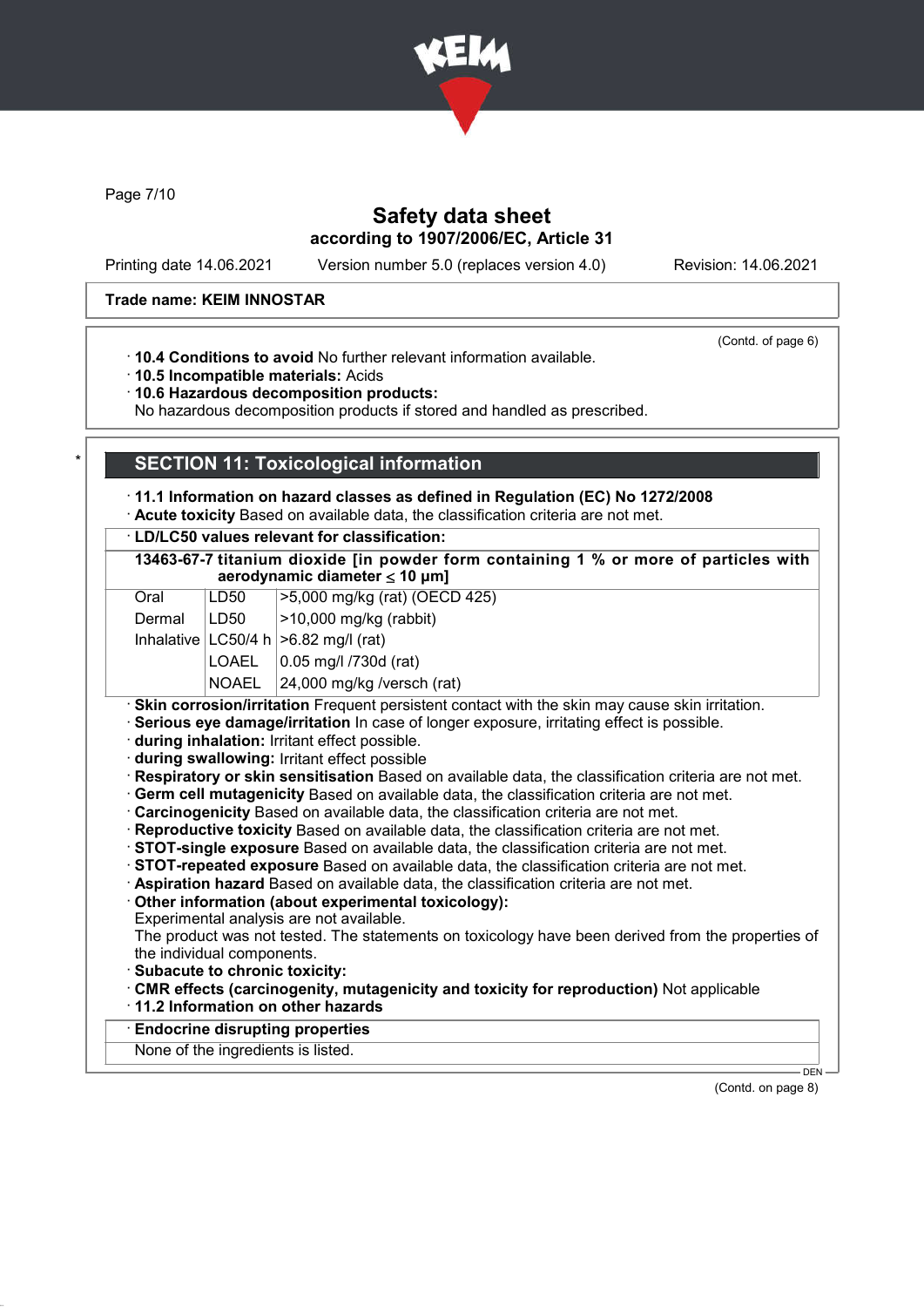

Page 8/10

# Safety data sheet according to 1907/2006/EC, Article 31

Printing date 14.06.2021 Version number 5.0 (replaces version 4.0) Revision: 14.06.2021

Trade name: KEIM INNOSTAR

(Contd. of page 7)

|                                                                                                                                                   | $\cdot$ 12.1 Toxicity                                                                                                                                                                                                                                                                                                                                                                                                                                                                                                                                                                                                                                                                                                                                                                                                                                                                                                                                                                                                                            |  |  |
|---------------------------------------------------------------------------------------------------------------------------------------------------|--------------------------------------------------------------------------------------------------------------------------------------------------------------------------------------------------------------------------------------------------------------------------------------------------------------------------------------------------------------------------------------------------------------------------------------------------------------------------------------------------------------------------------------------------------------------------------------------------------------------------------------------------------------------------------------------------------------------------------------------------------------------------------------------------------------------------------------------------------------------------------------------------------------------------------------------------------------------------------------------------------------------------------------------------|--|--|
| · Aquatic toxicity:<br>13463-67-7 titanium dioxide [in powder form containing 1 % or more of particles with<br>aerodynamic diameter $\leq 10$ µm] |                                                                                                                                                                                                                                                                                                                                                                                                                                                                                                                                                                                                                                                                                                                                                                                                                                                                                                                                                                                                                                                  |  |  |
|                                                                                                                                                   |                                                                                                                                                                                                                                                                                                                                                                                                                                                                                                                                                                                                                                                                                                                                                                                                                                                                                                                                                                                                                                                  |  |  |
|                                                                                                                                                   | LC 50/96 h $ >1,000$ mg/l (fish)                                                                                                                                                                                                                                                                                                                                                                                                                                                                                                                                                                                                                                                                                                                                                                                                                                                                                                                                                                                                                 |  |  |
| ErC50                                                                                                                                             | >100 mg/l /72h (algae)                                                                                                                                                                                                                                                                                                                                                                                                                                                                                                                                                                                                                                                                                                                                                                                                                                                                                                                                                                                                                           |  |  |
| <b>NOEL</b>                                                                                                                                       | 5,600 mg/l /72h (algae)                                                                                                                                                                                                                                                                                                                                                                                                                                                                                                                                                                                                                                                                                                                                                                                                                                                                                                                                                                                                                          |  |  |
| · PBT: Not applicable<br>· vPvB: Not applicable<br>· AOX-indication:<br><b>General notes:</b><br>components.                                      | · 12.3 Bioaccumulative potential No further relevant information available.<br>. 12.4 Mobility in soil No further relevant information available.<br>12.5 Results of PBT and vPvB assessment<br>12.6 Endocrine disrupting properties<br>The product does not contain substances with endocrine disrupting properties.<br>· 12.7 Other adverse effects<br>· Additional ecological information:<br>Due to the substance of content which do not include organic jointed halogens, the product can not<br>take influence on the AOX-load of the waste water.<br>According to the formulation contains the following heavy metals and compounds from the<br>EU guideline NO. 2006/11/EC:<br>The product contains TiO2.<br>At present there are no ecotoxicological assessments.<br>The statements on ecotoxicology have been derived from the properties of the individual<br>Do not allow product to reach ground water, water course or sewage system.<br>Water hazard class 1 (German Regulation) (Self-assessment): slightly hazardous for water |  |  |
|                                                                                                                                                   | <b>SECTION 13: Disposal considerations</b>                                                                                                                                                                                                                                                                                                                                                                                                                                                                                                                                                                                                                                                                                                                                                                                                                                                                                                                                                                                                       |  |  |
| $\cdot$ Recommendation                                                                                                                            | 13.1 Waste treatment methods<br>Must not be disposed with household garbage. Do not allow product to reach sewage system.<br>Disposal must be made according to official regulations.                                                                                                                                                                                                                                                                                                                                                                                                                                                                                                                                                                                                                                                                                                                                                                                                                                                            |  |  |
|                                                                                                                                                   | European waste catalogue                                                                                                                                                                                                                                                                                                                                                                                                                                                                                                                                                                                                                                                                                                                                                                                                                                                                                                                                                                                                                         |  |  |
|                                                                                                                                                   | 08 01 12 waste paint and varnish other than those mentioned in 08 01 11                                                                                                                                                                                                                                                                                                                                                                                                                                                                                                                                                                                                                                                                                                                                                                                                                                                                                                                                                                          |  |  |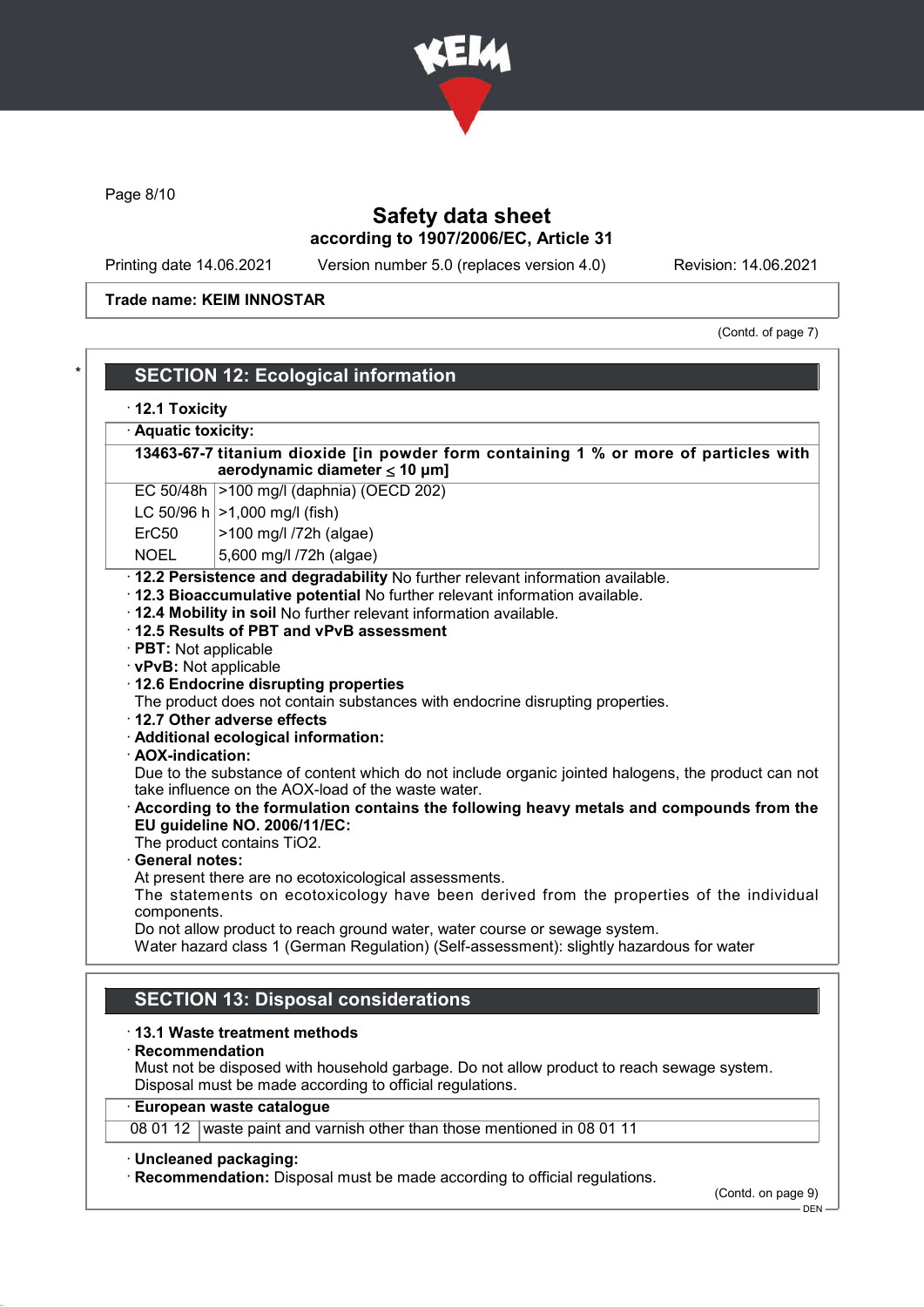

Page 9/10

## Safety data sheet according to 1907/2006/EC, Article 31

Printing date 14.06.2021 Version number 5.0 (replaces version 4.0) Revision: 14.06.2021

#### Trade name: KEIM INNOSTAR

· Recommended cleansing agents: Water, if necessary with cleansing agents.

(Contd. of page 8)

| <b>SECTION 14: Transport information</b>                               |                                                               |
|------------------------------------------------------------------------|---------------------------------------------------------------|
| ⋅ 14.1 UN number or ID number<br>· ADR, IMDG, IATA                     | Void                                                          |
| $\cdot$ 14.2 UN proper shipping name<br>· ADR, IMDG, IATA              | Void                                                          |
| 14.3 Transport hazard class(es)                                        |                                                               |
| · ADR, IMDG, IATA<br>· Class                                           | Void                                                          |
| ⋅ 14.4 Packing group<br>· ADR, IMDG, IATA                              | Void                                                          |
| ⋅14.5 Environmental hazards:<br>· Marine pollutant:                    | No.                                                           |
| 14.6 Special precautions for user                                      | Not applicable                                                |
| 14.7 Maritime transport in bulk according to<br><b>IMO instruments</b> | Not applicable                                                |
| · Transport/Additional information:                                    | No dangerous good in sense of these transport<br>regulations. |
| · UN "Model Regulation":                                               | Void                                                          |

## SECTION 15: Regulatory information

- · 15.1 Safety, health and environmental regulations/legislation specific for the substance or mixture
- · Labelling according to Regulation (EC) No 1272/2008 For information on labelling please refer to section 2 of this document.
- · Directive 2012/18/EU
- · Named dangerous substances ANNEX I None of the ingredients is listed.
- · LIST OF SUBSTANCES SUBJECT TO AUTHORISATION (ANNEX XIV)

None of the ingredients is listed.

- · DIRECTIVE 2011/65/EU on the restriction of the use of certain hazardous substances in electrical and electronic equipment – Annex II
- None of the ingredients is listed.

(Contd. on page 10)

 $-$  DEN